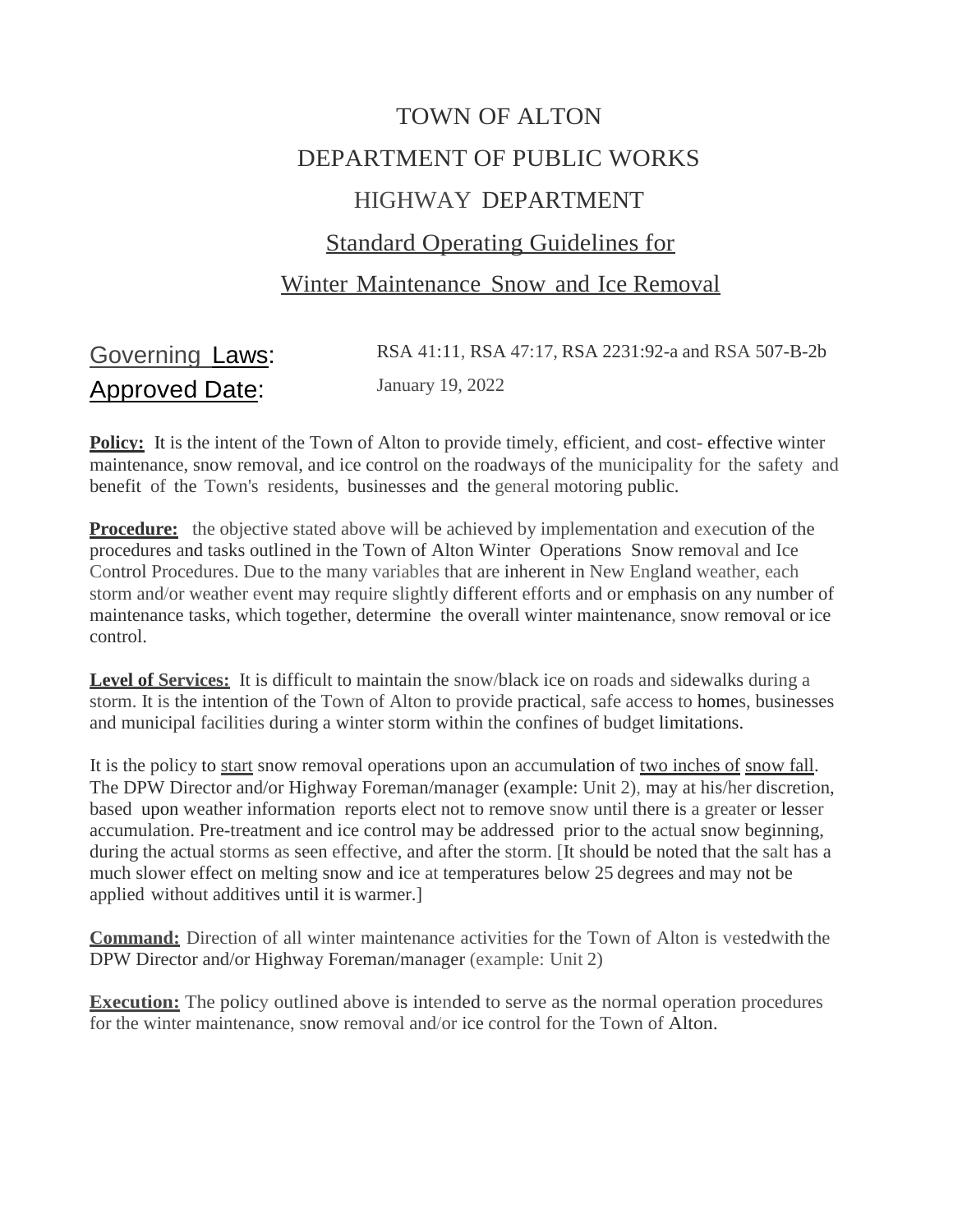Town of Alton -Winter Maintenance Snow Removal and Ice Control Standard Operating Guidelines

January 2022

One or more of the following, which may delay or prevent the implementation of this policy, may affect any part of or all of this policy:

- 1. Equipment Breakdown
- 2. Snow Accumulation in excess of 1 inch per hour
- 3. Traffic congestion
- 4. Emergencies
- 5. Illness or Absences of Personnel
- 6. Budget constraints
- 7. Extensive operations w/ an exhausted crew

Adoption: This policy is effective as of January , 2022 and supersedes any policy issued. All residents are encouraged to familiarize themselves with the content as it describes the condition that one might expect to encounter before, during and following a winter storm event.

### **WINTER OPERATIONS SNOW REMOVAL AND ICE CONTROL PROCEDURES**

(Includes Paved, Gravel and Sidewalks, Solid Waste Facility and Parking Areas)

**Equipment:** The Highway Department utilizes all the assets needed to address snow emergencies.

A list of the current rolling stock assets is included in the appendix. The Town owns (3) 36,200(GVW) vehicle weight (GVW) trucks, (3) 57,220(GVW) Trucks and (3) One Ton 19,500 (GVW) trucks, all which have mounted hydraulic powered sanders with wings and front plows. One Town pick-up Truck, backhoe, loader and pieces of specialty equipment complete the snow and ice fighting force.

**Routes:** Currently, the town is divided into nine plow routes and nine treatment routes. There are a total number of 169 road miles in the Town of Alton. Town maintained roads are comprised of 94 road miles, which include 22 miles of graveled roads and 72 miles of paved roads. Town roads not maintained in the winter include Class VI roads. In addition, there is 1 mile of private roads that the Town does winter maintenance only (Plow and sand). State roads in town include 35 interstate road miles. In good weather conditions it will take 2.5-3 hours to *complete* a plow route.

**Manpower:** The Town has 11 full time employees assigned to winter maintenance operations.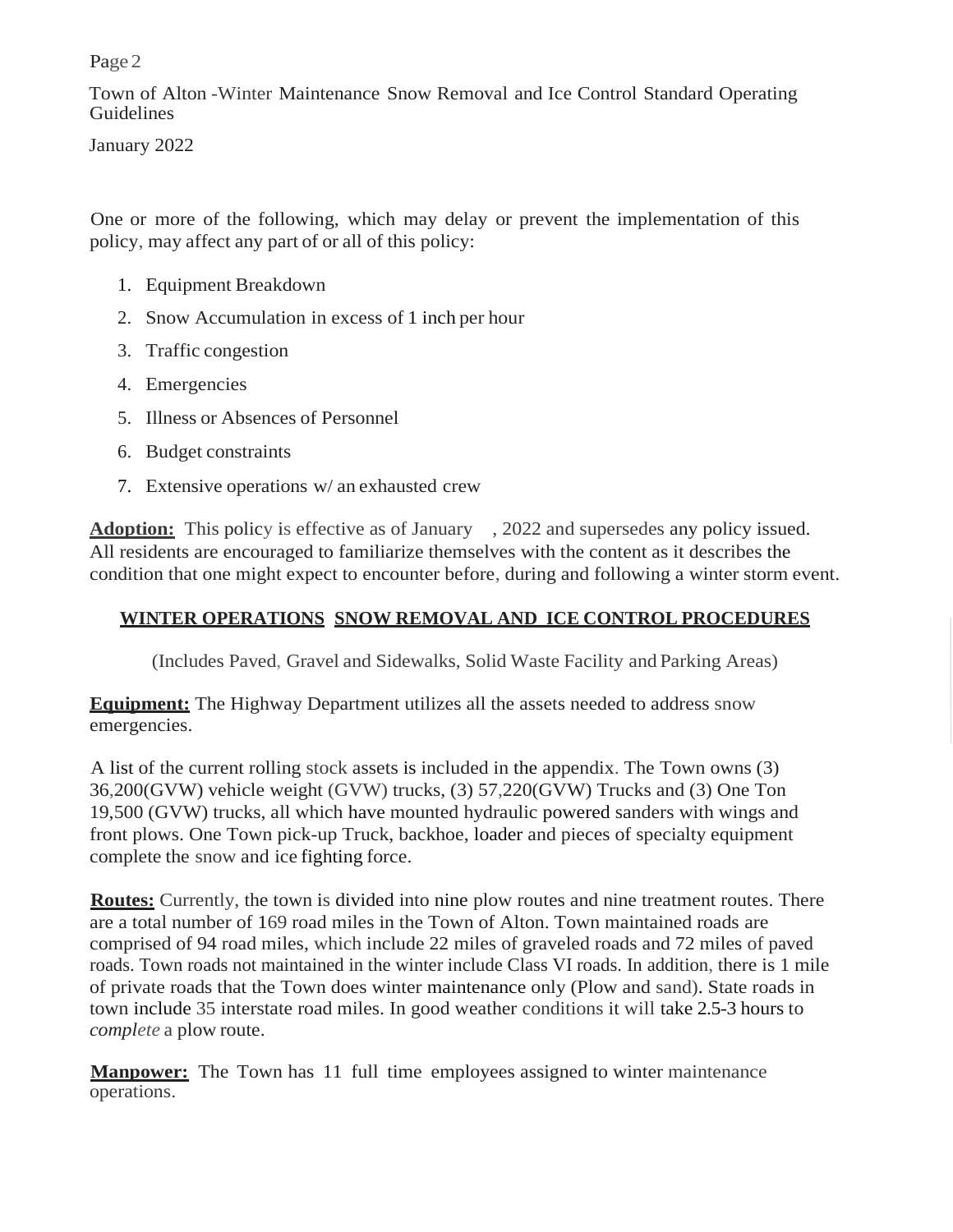Town of Alton - Winter Maintenance Snow Removal and Ice Control Standard Operating **Guidelines** 

January 2022

**Materials:** The department uses approximately 1,250 tons of salt and 2,500 cubic yards of sand each season. The sand is used as an abrasive for gravel roads and applied to improve the public's motor vehicle traction. On paved roads, salt and treated salt, consisting of a liquid deicer, magnesium chloride and organic sugars, is lightly spread at approximately 400lbs. per mile to allow it to create liquid salt brine. The department employs salt as a de-icing agent. In the "low Salt Areas" designated in town, only sand is used and only when necessary and salt is applied only in extreme icing conditions. Unless weather conditions require a different approach, winter maintenance routes are routinely treated with sand/salt (paved roads) and sand (gravel roads). When salting paved roads, we typically treat @ approximately 400lbs per mile. Sand is spread at a higher ratio of 750 to 1,000lbs per mile when needed. When salt is applied it creates brine on the road surface that reduces snow compaction on the paved roads. Applying salt to gravel roads has a negative impact and can create mud. The road crown and the vehicular traffic further assist with the distribution of the brine. Salt becomes less effective as the temperature drops.

The Town uses sand during extreme cold temperatures (once it drops below 10 degrees Fahrenheit) on all roads. During extreme cold, the Town will only use sand and only where needed. Our Sand is mixed with salt in a ratio of 20/1 (20 parts sand to one part salt). This helps to prevent the sand from freezing in the spreaders of the trucks and in the sand stock pile. During extreme sub-zero temperatures even this mixture will freeze.

Our sand supply is bid out every 3 years. Following bid requirements and award, the sand is trucked in to our storage facilities throughout the winter season, as needed. Rock salt is purchased through a supplier, as needed, at state bid price, and is trucked in to our storage facilities throughout the winter season by the supplier. Our building storage facility is capable of storing approximately  $500+$  tons of salt.

**Communications:** The Highway Department rolling stock is equipped with two way radios capable of transmitting and receiving on frequency 156.135. Every employee is assigned a unit number. Any private contractors working for the town communicate with the highway dept. via a Town 2 way radio. Communication equipment used by the Police, Fire and Highway Dept. allow for communication between departments.

**Schools:** The Highway Department is NOT responsible for the clearing of snow or for winter maintenance or treatments of the district school's access roads and parking lots; this is done by private contract under the administration of the School District. However, on days when school is in session, our winter maintenance efforts on our town roads must be timed to coincide with bus routing and delivery.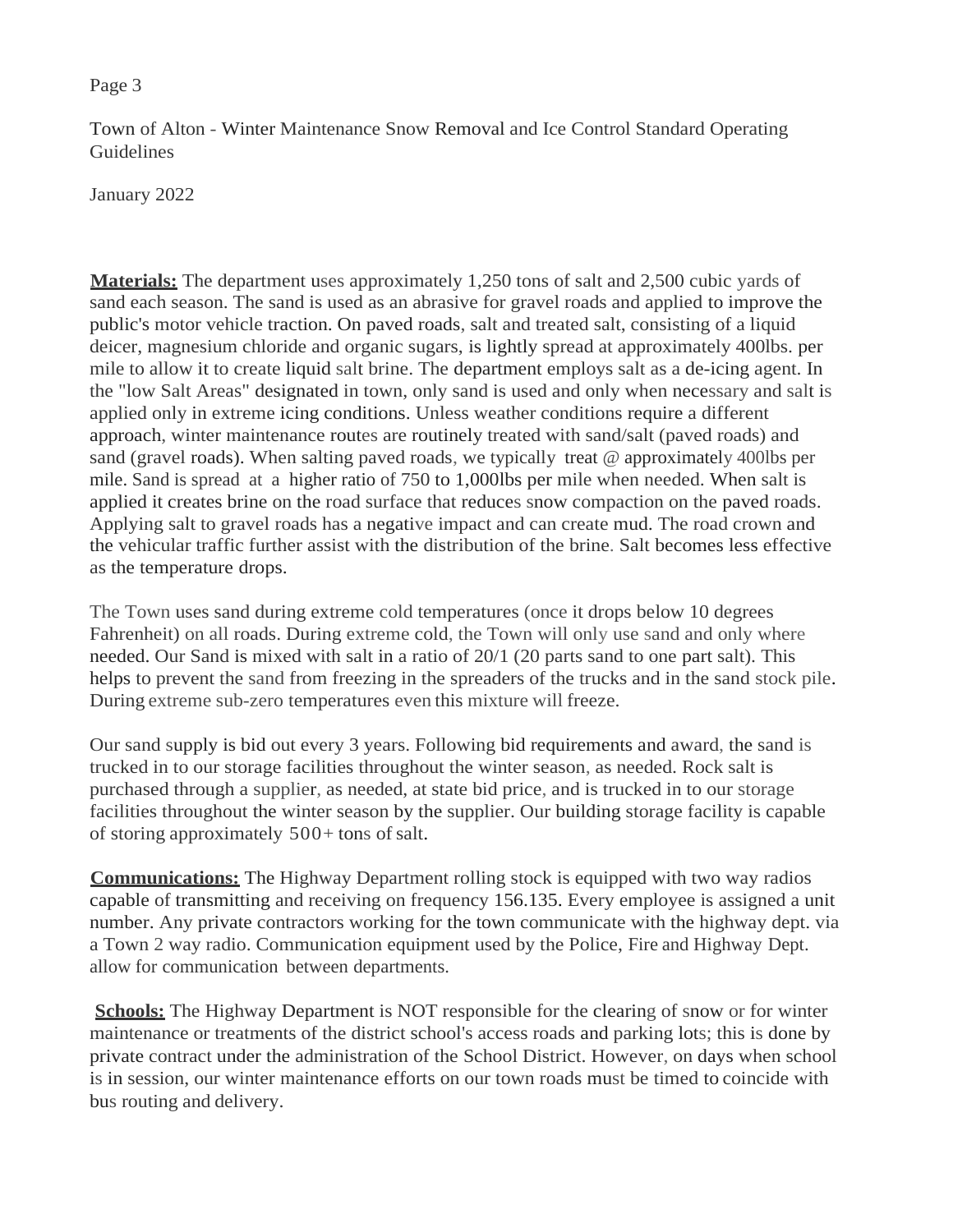Town of Alton -Winter Maintenance Snow Removal and Ice Control Standard Operating Guidelines

January 2022

**Schools, continued:** During a winter snow event, the bus company calls the Highway Dept. and asks the DPW Director and/or Highway Foreman/manager (example Unit 2) for information onthe road conditions. We relate information on conditions of our town roads and the bus company then relays that information to the superintendent of schools. The superintendent of schools then makes the decision whether to close school or to delay opening and for how long a delay. There are 3 Towns included in the local school district so information must come from all 3 Highway Departments as the conditions may vary from Town to Town.

**Winter Parking Ban:** The Town of Alton has an ordinance (Section 9-9.2.D.la) that enacts a winter parking ban every year from November  $15<sup>th</sup>$  to April  $1<sup>st</sup>$  between the hours of 1OPM and 6AM. This ban prohibits parking in or on any town road or in any town rightof way during those times. Any vehicle so parked as to obstruct such snow plowing and or snow removal operations may be towed by the Town of Alton Highway Dept. at the expense of the vehicle owner, unless specified exempt by the Town of Alton Highway Dept. The purpose of this winter parking ban is to allow winter maintenance crews unobstructed snow removal and ice control routes as much as possible and to maintain the maximum effectiveness of their efforts. The penalty is a fine not to exceed \$25.00 (Twenty- Five Dollars) for each violation.

**Placing of Snow:** The placing of snow on the road surface of any public roads within the Town of Alton is prohibited. Pursuant to RSA 236:20, any person who shall place or causeto be placed, any snow or ice, upon the surface of any Class 4 or Class 5 highway or road way of the Town of Alton, shall be subject to a fine and reimbursement to the Town for any expense incurred in the cleanup of said violation.

**Plow Routes Priorities:** With a total of 94 miles of Town roads to remove snow and ice from and 9 pieces of equipment to handle this responsibility, the Highway Dept. needs to assign priorities for winter maintenance route activity in order to maximize the effectiveness of their efforts for the motoring public.

School bus routes are given the first priority during school days. Each plow route will ensure that the best possible snow clearance will be completed within 1/2 hour of bus route time. Second priority is given to the public parking areas: Town Offices, Town hall, Library, Police Station and Fire Stations will be maintained by plowing during winter storms. (The application of slip resistant materials will be applied after the storm as determined by the DPW Director and/or Highway Foreman/manager (example: Unit 2)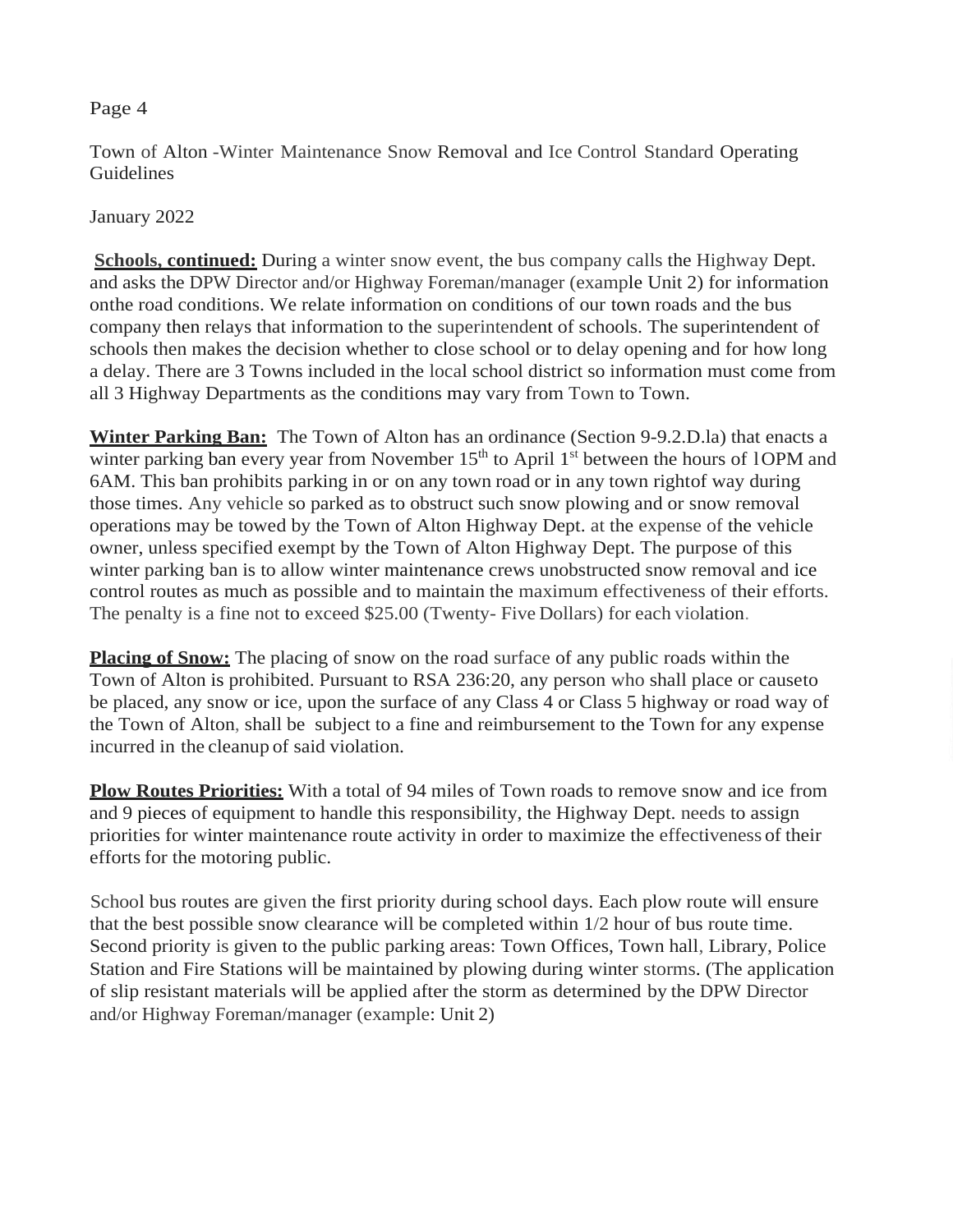Town of Alton -Winter Maintenance Snow Removal and Ice Control Standard OperatingGuidelines

January 2022

**Alton Roads Not Receiving Winter Maintenance:** The Town of Alton does not maintain a number of roadways as part of its ongoing winter maintenance activities. The areas NOT maintained by the town include:

- Town roads classified as Class VI roads
- Most Private roads
- State maintained roads and number routes

**Post Storm Operations:** As determined by the Highway Foreman/manager the snow banks resulting from previous storm snow accumulations shall be pushed back, or shelved, using the plowand wings of dump trucks, grader or other suitable equipment to make space for snow removal from future storms. Priority will be given to pushing/shelving banks of snow at intersections for public safety prior to snow removal at the Alton Bay Parking areas. Snow removal from parking lots/area will be stored on adjacent Town properties or hauled to the Town's pit.

**Damage to Private Property:** It should be noted that the municipality is not held responsible for damages to any private property that is located within the town right of way (ROW). The ROW is often 25' wide from the center of the road, but most often property owners are confused and consider this their own property. In most cases, the ROW extends 10 to 20 feet on either side of the paved or gravel road. Homeowners cultivate extensions their lawns, place mailboxes, fences or stone walls with in this ROW area, which may improve the appearance of their property or the street, but it is obstructive to a good maintenance operation being conducted on the roadway.

Homeowners should not put bark mulch, crushed rock, stone walls, fences (visible and invisible) irrigations systems, trees, lawns or planting in the town right of way. The Town is not liable for any damage that may occur to property within its right of way. Many itemsinterfere with heavy equipment and can